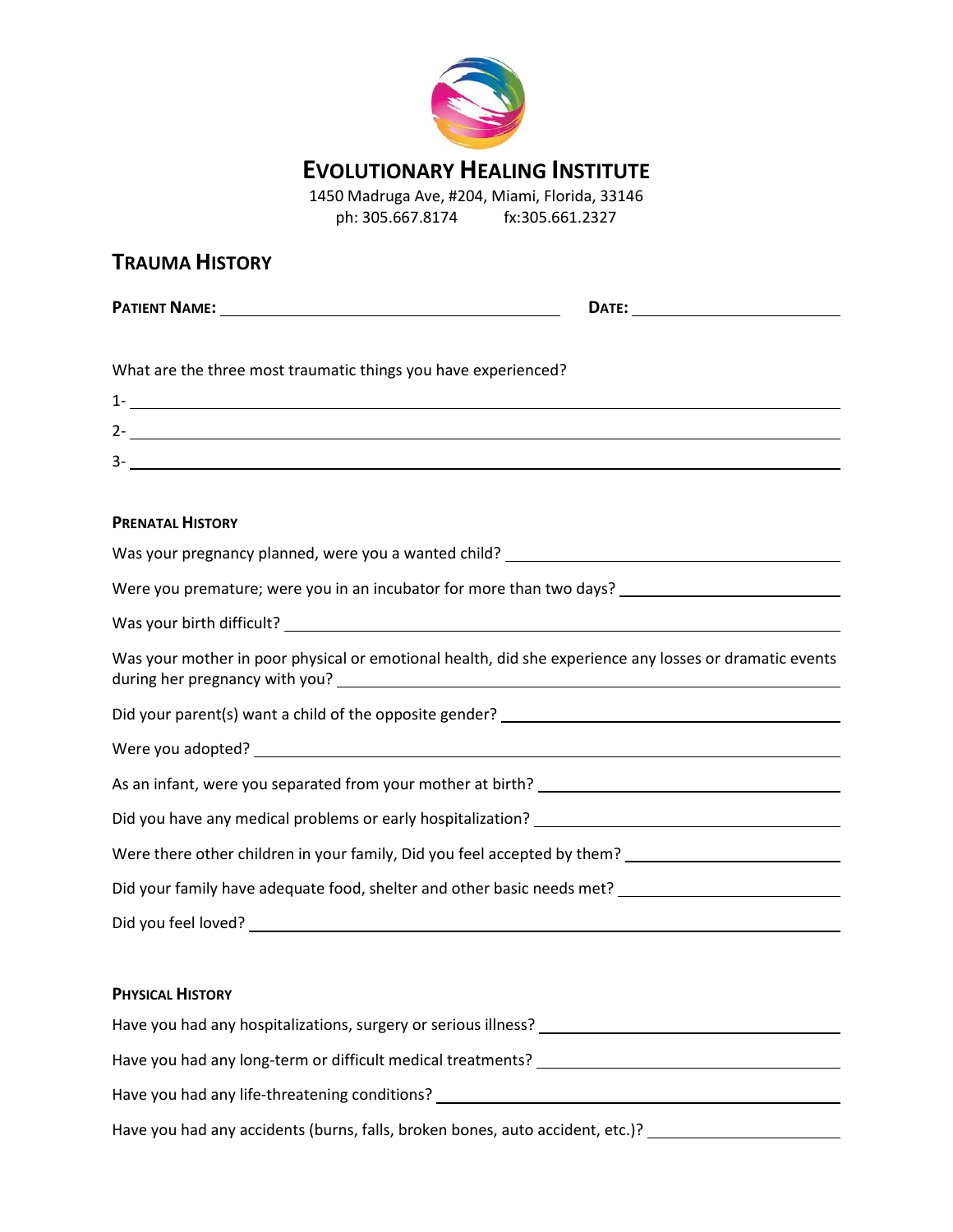Have you had any difficult experiences with doctors, nurses or hospitals, how did you respond to the situation?

Have you experienced chronic, unexplained physical ailments? What was going on in your life when symptoms were first apparent?

| Let Us and Solid District Services and Solid District Services and Solid District Services and Solid District Services and Solid District Services and Solid District Services and Solid District Services and Solid District |
|-------------------------------------------------------------------------------------------------------------------------------------------------------------------------------------------------------------------------------|
|                                                                                                                                                                                                                               |
| Other<br><u> 1980 - Johann Barn, mars ann an t-Amhain Aonaichte ann an t-Amhain Aonaichte ann an t-Amhain Aonaichte ann an</u>                                                                                                |

#### **FAMILY RELATIONSHIPS**

| Were you separated from either parent or siblings for a length of time, where and with whom did you  |
|------------------------------------------------------------------------------------------------------|
| Did any family members have alcohol or drug problems? ___________________________                    |
| Did your parents fight-physically, verbally, did you hear or see these fights? _____________________ |
| How were you punished or disciplined, were you hit, how often, how severely? _______________________ |
| Did you experience any incest, molestation, ongoing difficulties with siblings? ____________________ |
| Were your parents married, divorced, remarried? ________________________________                     |
|                                                                                                      |
| How many caregivers did you have while growing up? ______________________________                    |
| How many places did you live while growing up? _________________________________                     |
|                                                                                                      |
| <b>SCHOOL/WORK EXPERIENCES</b>                                                                       |
| Did you feel teased, tormented, bullied or threatened? _________________________                     |
| Did you feel excluded, outcast or ostracized? __________________________________                     |

Did you experience prejudices?